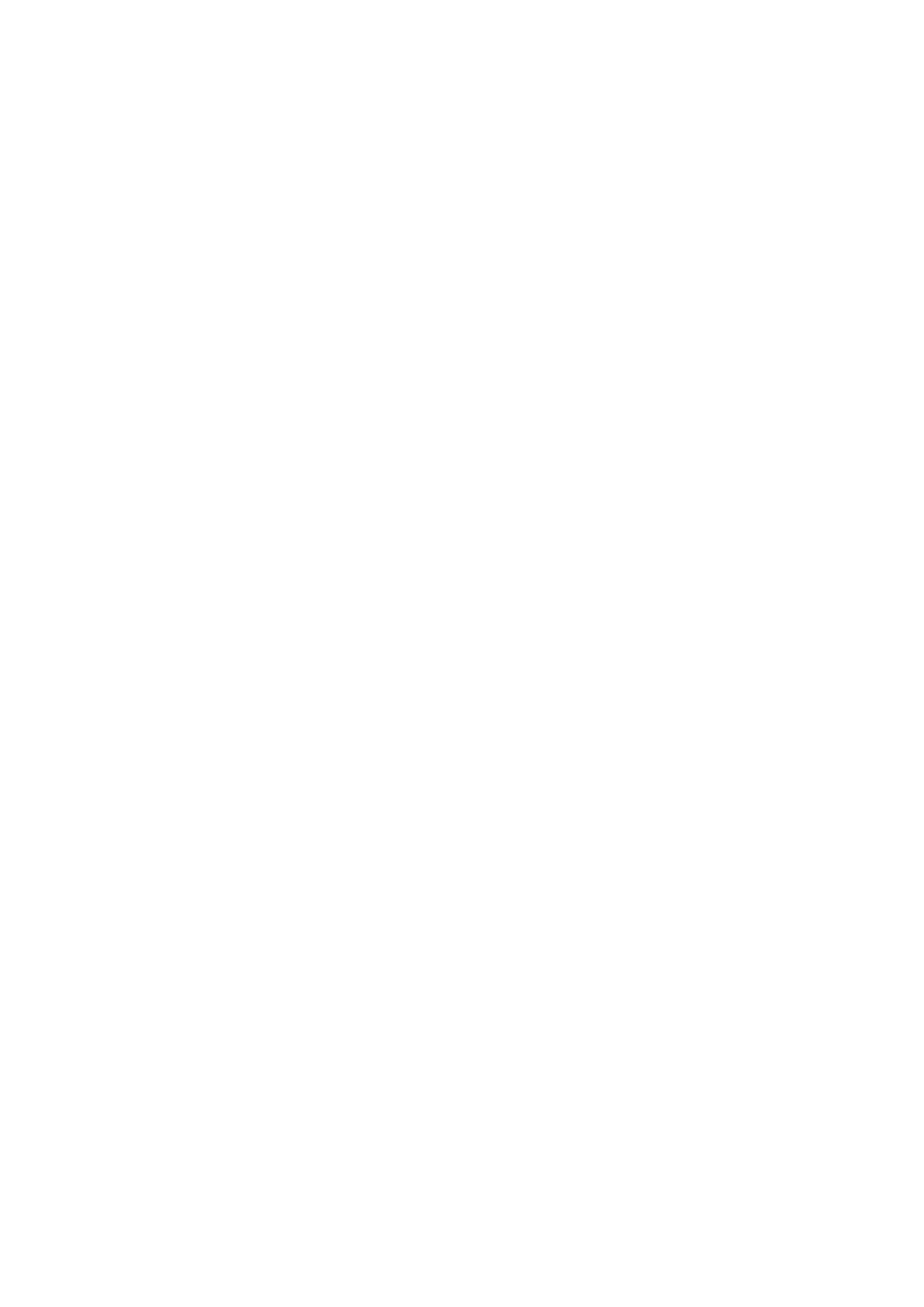# **EXPLANATORY NOTES**

#### **INTRODUCTION**

1. These Explanatory Notes have been prepared by the Non-Government Bills Unit on behalf of Christine Grahame MSP, the member who introduced the Bill, in order to assist the reader of the Bill and to help inform debate on it. They do not form part of the Bill and have not been endorsed by the Parliament.

2. The Notes should be read in conjunction with the Bill. They are not, and are not meant to be, a comprehensive description of the Bill. So where a section, or a part of a section, does not seem to require any explanation or comment, none is given.

#### **OVERVIEW OF THE BILL**

3. The Pentland Hills Regional Park Boundary Bill makes provision to alter the existing southern boundary of the Pentland Hills Regional Park ("the Park") so that the Park includes all (or substantially all) of the Pentland Hills range. It provides for this to happen in one of two ways – either in regulations made by the Scottish Ministers (under section 1) or automatically, 2 years after Royal Assent (under section 3).

#### **COMMENTARY ON SECTIONS**

#### **Section 1: Regulations altering the boundary of the Pentland Hills Regional Park**

4. Subsection (1) allows the Scottish Ministers to make regulations to alter the southern boundary of the Park. The regulations must designate the area that, as a result of the altered boundary, is to be included in the Park.

5. Subsection (2) sets three restrictions on the area that may be so designated. Two of these – in paragraphs (a) and (c) – are geographical, while the third – in paragraph (b) – is procedural.

6. The first geographical restriction is that the area must lie between the existing southern boundary and the outer limit. The "existing southern boundary" is defined (in section  $4(1)$ ) as that part of the boundary defined in the 1984 designation order (under which the Park was established) which runs across the range of hills between the A70 and A702, while the "outer limit" is defined (also in that section) by reference to three A-roads, the A70, A721 and A702. which together contain the Pentland Hills range to the south and west. The second geographical restriction is that the designated area must include the three "southern summits" – defined in section 4(1) as Seat Hill, Black Mount and Mendick Hill.

7. The net effect of these two (geographical) restrictions is that any new southern boundary must bring within the Park all three of the southern summits (and hence most if not all of the southern end of the Pentland Hills range) but cannot extend the Park beyond any of the three Aroads. This still leaves a substantial degree of discretion as to where the line of the (altered) southern boundary is to lie.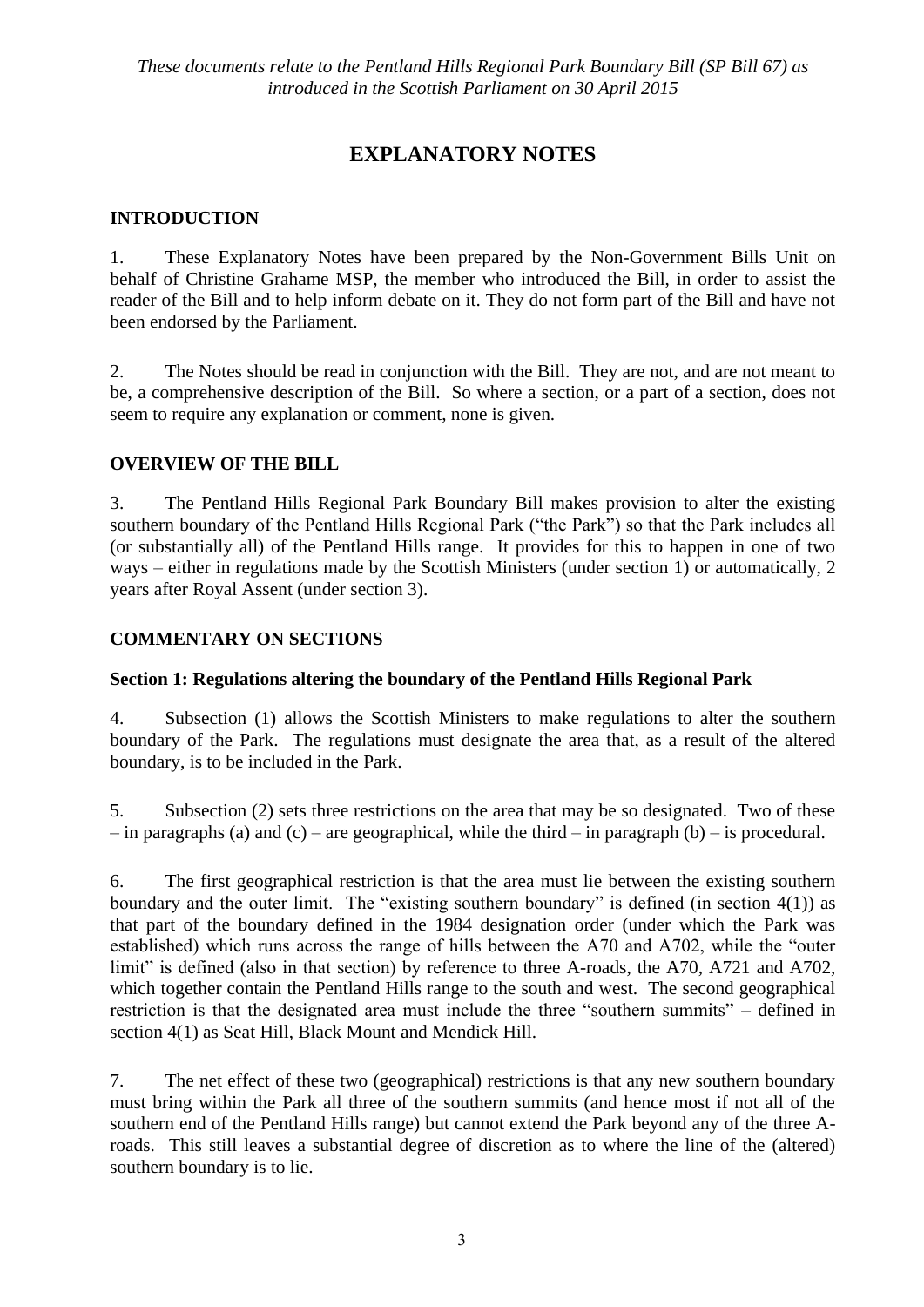#### *These documents relate to the Pentland Hills Regional Park Boundary Bill (SP Bill 67) as introduced in the Scottish Parliament on 30 April 2015*

8. The third restriction is that the designated area must have been proposed to Ministers by all five "relevant local authorities" (listed in section 4(1)), acting jointly, having followed the procedure specified in section 2 of the Bill. Ministers, therefore, have no power, in regulations, to alter the Park boundary on their own initiative or in ways other than what has been proposed to them; their only discretion is either to accept or reject the boundary proposed.

9. Under subsection (3), any regulations (to alter the boundary) are subject to the affirmative procedure – that is, they require approval, by resolution, of the Parliament.

#### **Section 2: Procedure to be followed by the relevant local authorities**

10. Section 2 sets out the consultation procedure to be followed by the relevant local authorities before proposing an alteration of the boundary to Ministers. Under subsection (1), they must first notify every person who owns, occupies or leases land within the area that they propose to designate (i.e. the area by which the Park is to be extended beyond its existing southern boundary), and such other persons or bodies as they consider appropriate. This latter category could include, for example, persons owning, occupying or leasing land outside the area in question (but whose land could have been included within it). It could also include those with a different sort of interest in the land within (or outside) the area in question – such as those with expertise in how that land is or may be used (but who are not themselves owners, occupiers or lessees). Notice of the proposal must also be published in whatever way the relevant local authorities consider reasonable – for example, on their websites, or in local newspapers.

11. Under subsection (2), a period of at least 28 days must be provided for consultation on the proposal. Subsection (2) also allows the five local authorities to divide up the task of giving notice to specific persons, and publishing that notice more generally, e.g. with each taking responsibility for doing so within its own area, or with one doing all of the work on behalf of all five.

12. Subsection (3) requires the five authorities to consider any representations made during the consultation period – and to do so jointly. This ensures that any proposal made to Ministers is made on the basis of the authorities' shared understanding of stakeholders' views.

13. While subsections (1) to (3) set out the core requirements of the consultation procedure that the five local authorities are required to follow, subsection (4) allows Ministers to make further provision about that procedure in regulations. This would allow Ministers, for example, to specify in greater detail the information that is to be included in any notice given or published, or to require certain methods of notification or publication to be employed. Under subsection (5), any regulations further specifying the consultation procedure are subject to the negative procedure – that is, they are subject to annulment by resolution of the Parliament.

#### **Section 3: Alteration of the boundary of the Park on the default date**

14. Subsection (1) provides a default mechanism for altering the existing southern boundary of the Park. This mechanism only operates if, on the "default date" (defined as two years after Royal Assent – section  $4(1)$ , the boundary has not already been moved by means of regulations (under section 1). Where this default mechanism does operate, the boundary moves immediately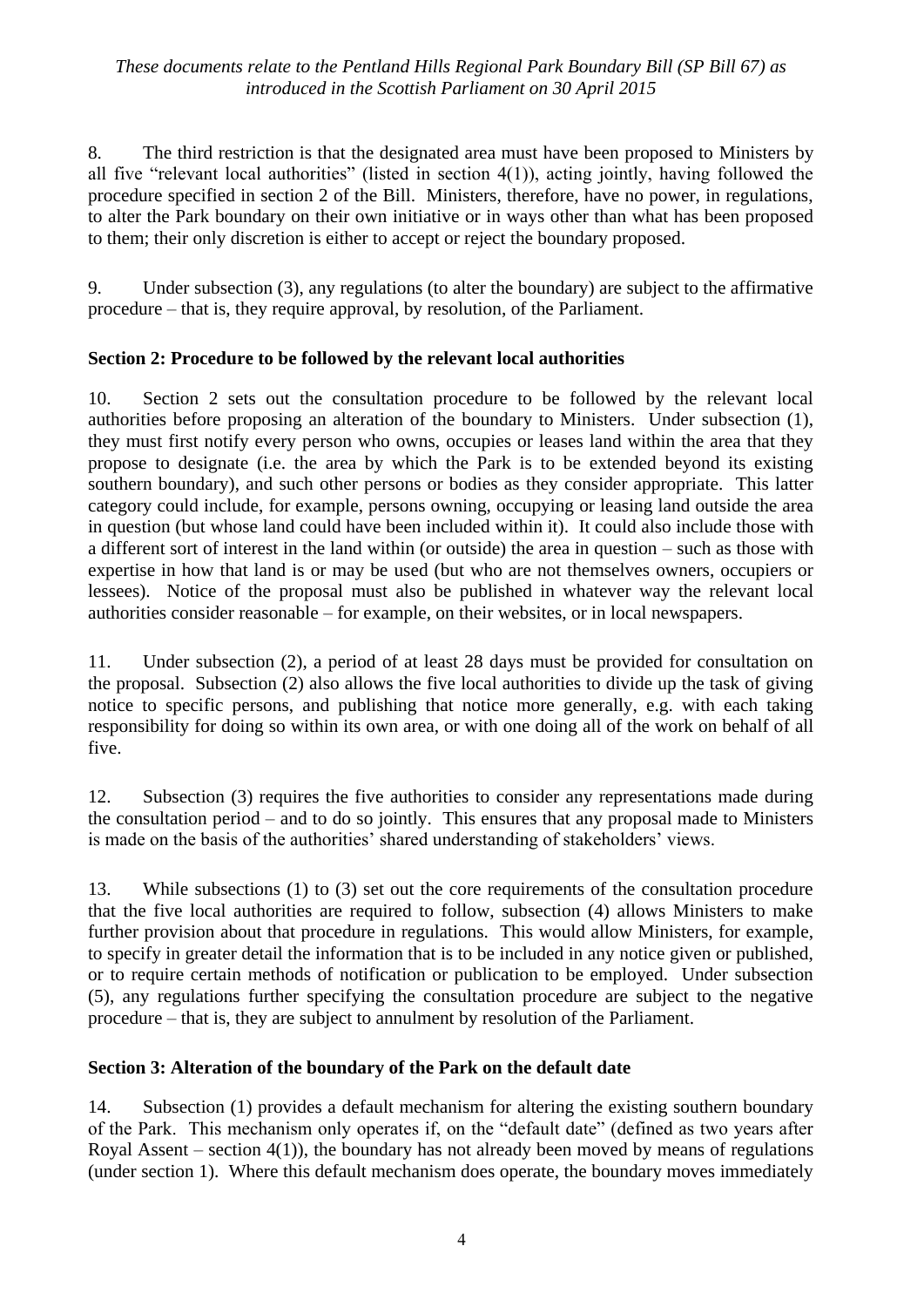#### *These documents relate to the Pentland Hills Regional Park Boundary Bill (SP Bill 67) as introduced in the Scottish Parliament on 30 April 2015*

to the outer limit (defined in section  $4(1)$  by reference to three A-roads) – thus expanding the Park to the maximum extent permitted under the Bill.

15. Subsection (2) provides that the power to alter the boundary by regulations (under section 1) can be exercised after the two-year "default date" as well as before it. This ensures that if the five local authorities are able to agree on a southern boundary that satisfies the requirements of section 1(2), then it is still possible for that to become the Park's southern boundary even if the process of consulting on it, proposing it to Ministers, and having it given effect to in regulations is not completed until after the two-year deadline has expired. In other words, the fact that the southern boundary has moved to the outer limit on the default day (by operation of subsection (1)) does not prevent it moving (back in) again on a later day to the local authorities' preferred boundary (by virtue of regulations under section 1).

#### **Section 4: Interpretation**

<u>.</u>

16. Section 4 defines key terms used in the Bill. The definitions of "the existing southern boundary of the Park", "the southern summits" and "the outer limit" are best understood by reference to the illustrative map which is available on the Scottish Parliament website along with the  $\text{Bill}^1$ .

17. Each of the five local authorities named in the definition of "relevant local authorities" either has some part of the current Park, or at least one of the southern summits, in its area. As a result, any proposed alteration to the boundary that could validly be proposed to Ministers under section 1 is bound to create a Park whose area overlaps with those of all five authorities.

<sup>1</sup> An overview map has been produced by the Scottish Parliament's Non-Government Bills Unit, for illustrative purposes only, and is available on the Scottish Parliament's Bill pages: <http://www.scottish.parliament.uk/parliamentarybusiness/Bills/88710.aspx>